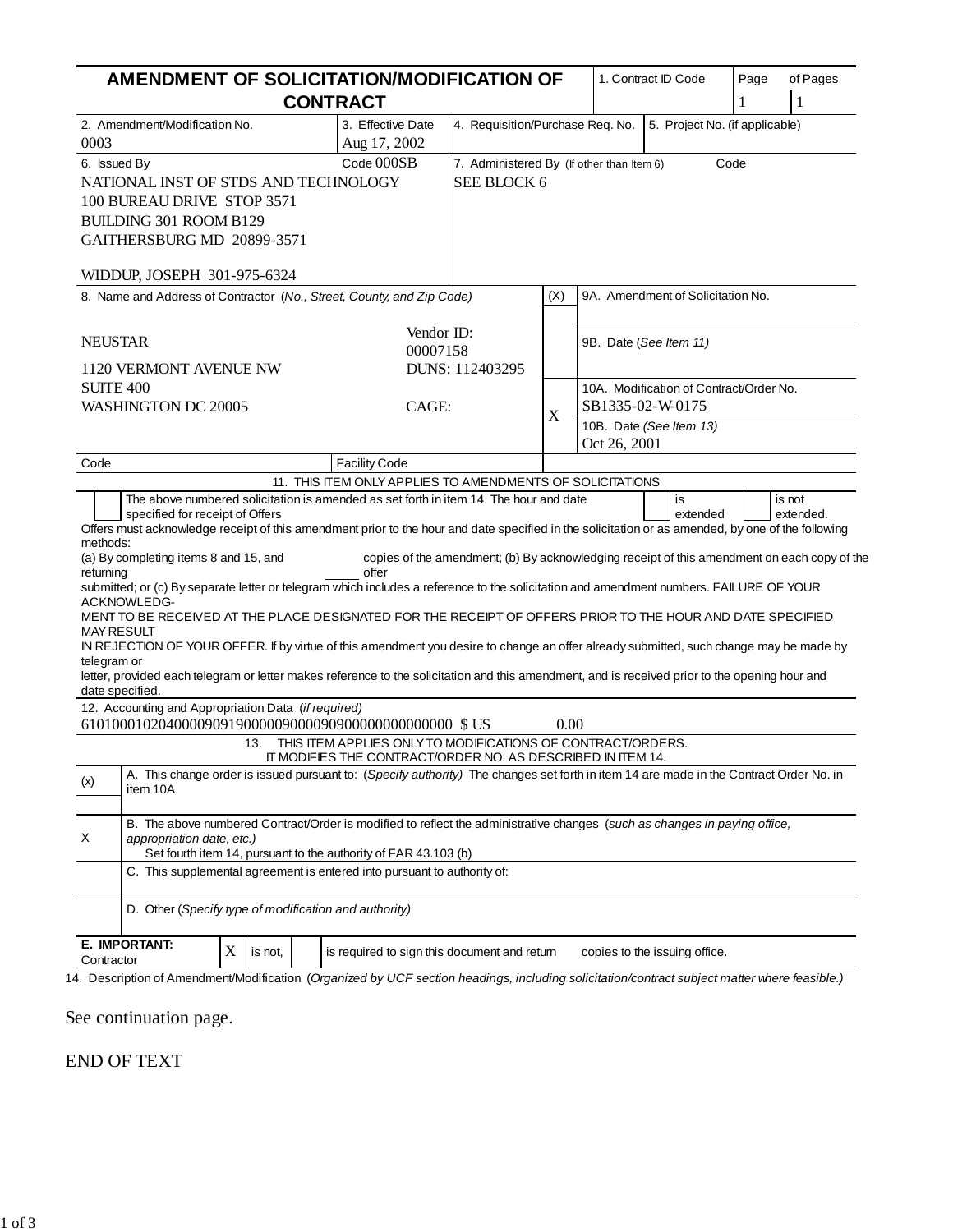## THIS PAGE IS INTENTIONALLY LEFT BLANK